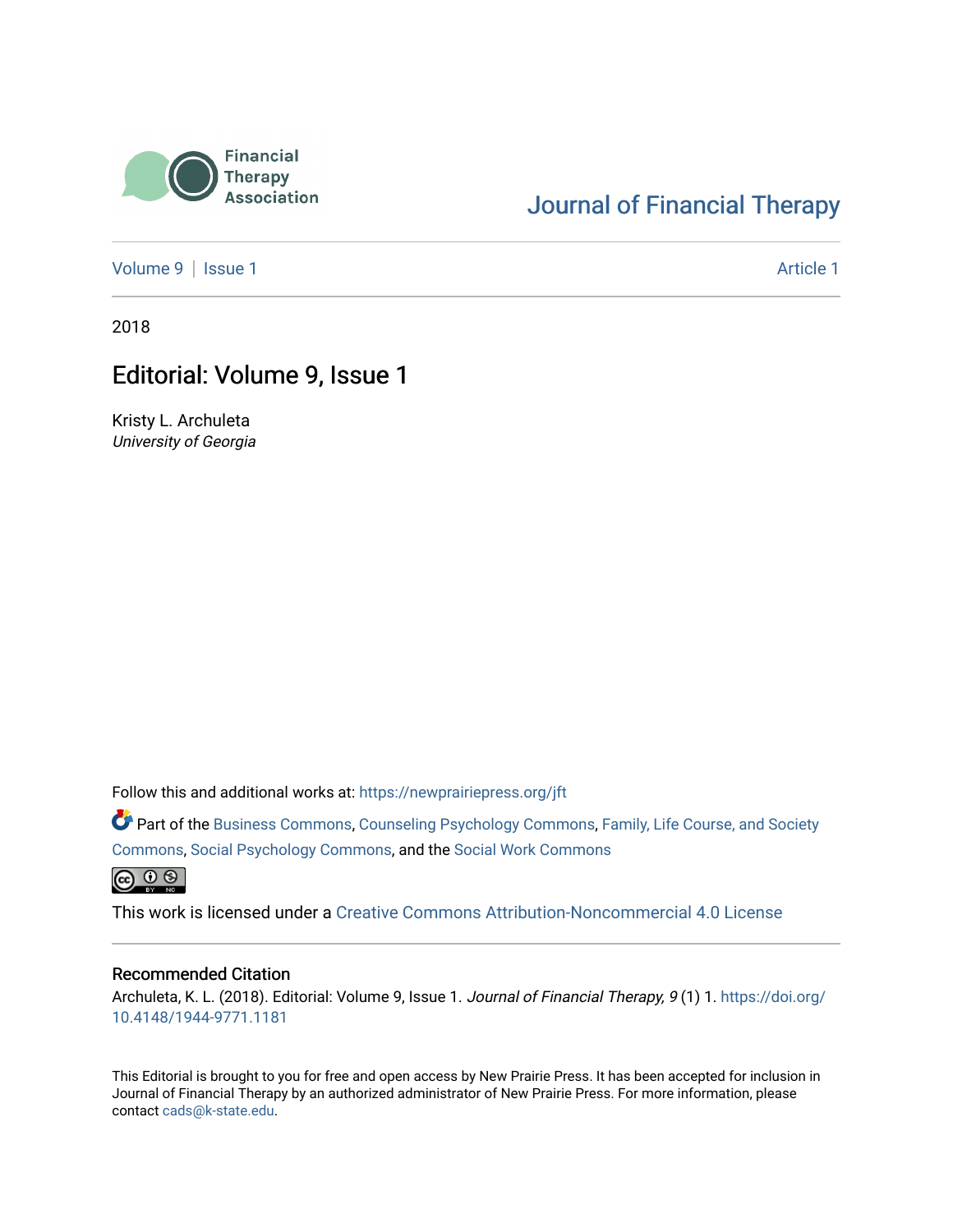# **Editorial**

## **Kristy L. Archuleta, Ph.D.**

### Editor

This year has been an exciting year for the *Journal of Financial Therapy*'s sponsoring organization, Financial Therapy Association. An idea was sparked many years ago by the FTA Board of Directors that a designation or credential should be created. In 2015, the FTA Board outlined in its 5-year strategic plan that a professional designation be established as a signal to consumers that a professional understands that money is more than numbers. Rather a financial therapy professional understands the connection among relational, emotional, cognitive, behavioral and financial aspects of one's life and that this connection was important not only to financial well-being but also to overall well-being. Over the past three years, the all-volunteer Board members have spent a tremendous amount of their own energy, resources and countless hours of time, researching, planning, and evaluating the best ways to make such a designation available to professionals. The certification will be introduced in three levels. The decision to make the certification a three tiered process was driven by the complexities of the field and how professionals enter the field, their level and type of education and training they have already received, and how they want to integrate their financial therapy knowledge and skill into their work. Utilizing Levels I, II, and III, supports the unique professional backgrounds, experience levels, and professional goals.

The first level will be a Certified Financial Therapist–I™ or CFT-I™. This initial level of certification will be rolled out this winter and demonstrates to other professionals and consumers that a professional has basic knowledge of how money impacts interpersonal and intrapersonal areas of one's life and, in turn, those interpersonal and intrapersonal areas impact one's financial behaviors, decision-making, and well-being. Competency of this knowledge will be verified by meeting required education standards and passing a standardized exam. Specific domains of competency that are required for the certification can be found on the FTA's website: [www.financialtherapyassociation.org.](http://www.financialtherapyassociation.org/) In the future, the FTA Board plans to introduce two additional level levels of certification, each level building on the other to be able to address more advanced and complex challenges.

Why do I write about certification as part of the Editorial for the Journal of Financial Therapy? Financial therapy, in the context of both research and practice, has become part of my life's work. The early leaders of the field co-developed the FTA to be a professional organization that could serve as a place for professionals with similar interests to connect, collaborate, and develop an organized field of study and practice. For many years, I too served on the FTA Board, and I am excited to see them carry out what was once an idea, then a goal, and now a reality. With the ushering in of CFT-I™, it is a critical moment for further research to be conducted that will continue to help inform the practice of financial therapy. Now, more than ever, we must connect the areas of practice, research, and theory to not only inform best practices of financial therapy, but also to legitimize the work. Meaningful research to inform for the field cannot be conducted without collaboration with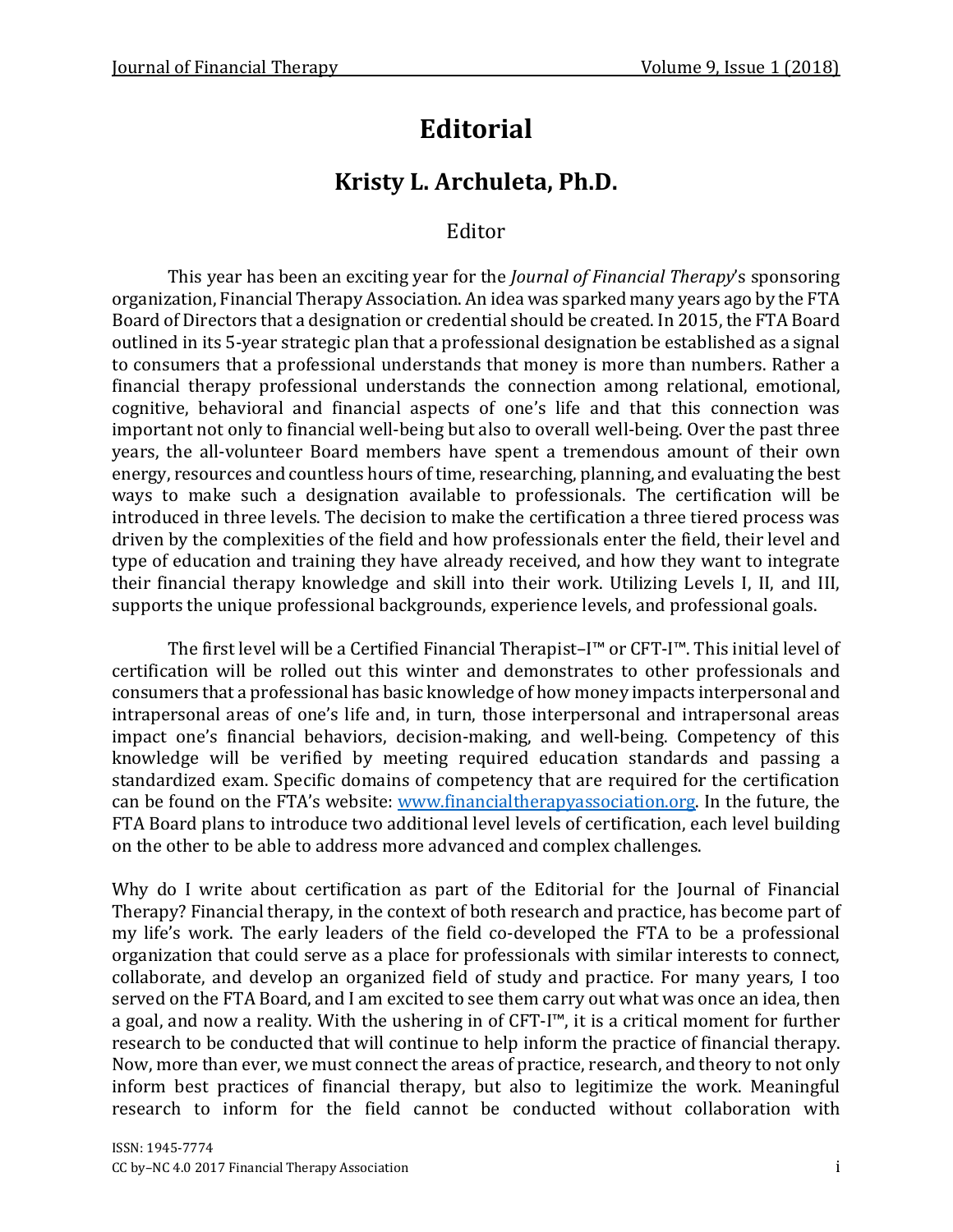practitioners, and credible practice cannot be done be without theoretical and empirical support.

#### **Editorial Team**

Kristy Archuleta Editor karchuleta@uga.edu

Martie Gillen Profile and Book Review Associate Editor mgillen@ufl.edu

Christina Glenn Copyeditor ceglenn@k-state.edu



Certified Financial Therapists - I<sup>™</sup> are equipped to help clients reach their financial goals by thoughtfully addressing financial challenges, while at the same time, attending to the emotional, psychological, behavioral, and relational hurdles that are intertwined.

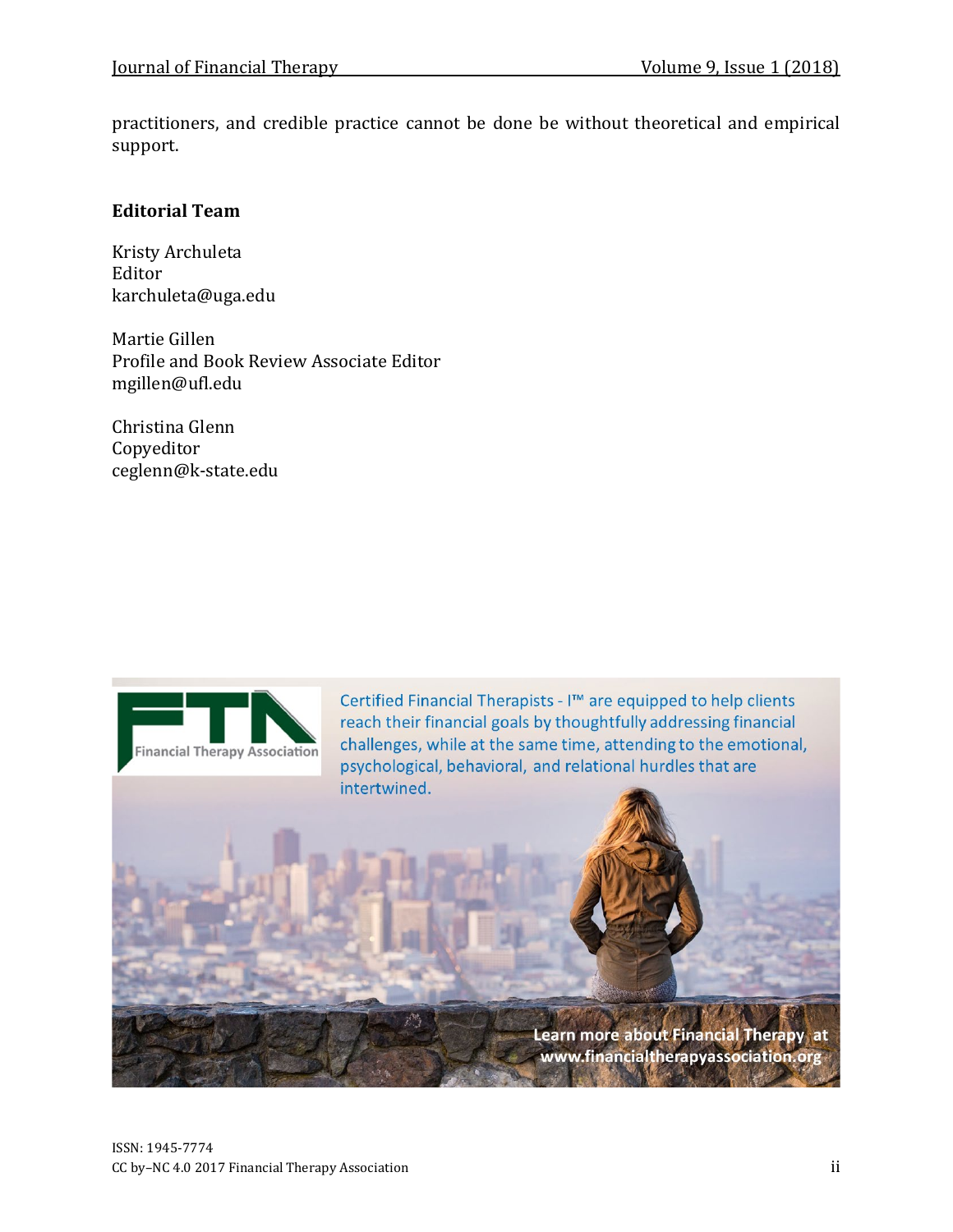### **Meet the Authors**

**Emily D. Baisden** is an Accredited Financial Counselor® and serves Marines and Sailors as a Personal Financial Counselor at Camp Lejeune, North Carolina. Emily is a recent graduate of Iowa State University where she earned her Master of Science degree in Human Development and Family Studies. She spent a year and a half of her professional development volunteering with the Navy Marine Corps Relief Society. In her work, Emily helps service members and their families improve their financial well-being so they can recognize and overcome some of the unique challenges military families face.

**Suzanne Bartholomae** is an Assistant Professor and Extension State Specialist in the Department of Human Development and Family Studies at Iowa State University. As an extension specialist, she supports the development, delivery, and evaluation of financial education programs. Her research interests include financial wellness, financial literacy, and the efficacy of financial education initiatives. She has published in *Family Relations, Journal of Family Issues, Journal of Family and Economic Issues, Journal of Adolescent Health,* and *Journal of Consumer Affairs.* Through her work, she strives to help people enhance their financial decision-making skills and security. She earned her PhD from The Ohio State University.

**Sophia T. Chiremba Anong** is an Associate Professor and Graduate Faculty in the Department of Financial Planning, Housing, and Consumer Economics at the University of Georgia. She earned her Ph.D. and M.S. at Purdue University. She has a 50:50 teaching and research appointment. She has published in the Journal of Consumer Affairs, Journal of Financial Counseling and Planning, Family and Consumer Science Research Journal, the International Journal of Consumer Studies, the International Journal of Home Economics, the Handbook of Consumer Finance Research, and the U.S. Bureau of Labor Statistics' Compensation and Working Conditions now Monthly Labor Review. Her collaborators include graduate and undergraduate researchers who are mentored to collect primary data or analyze large complex national datasets such as the Survey of Consumer Finances, Medical Expenditure Panel Survey, or the National Health Interview Survey of the Centers for Disease Control & Prevention.

**Edward L. Davis** joined Clark Atlanta University's School of Business Administration in 1980 as a professor in the Department of Decision Sciences. His research interests include operations research techniques, minority business development and statistical analysis of procurement procedures. He has authored several articles for national publications including the *International Journal of Mathematical Education Science and Technology*, and *Tech Trans*. Dr. Davis earned a B.S. from Morgan State College in Mathematics, an M.S. from Ohio University in Mathematics, an M.S. from John Hopkins University in Management Science, and a Ph.D. from North Carolina State University.

**Jonathan Fox** is the Ruth Whipp Sherwin Endowed Professor in the Department of Human Development and Family Studies; Director of the Financial Counseling Clinic; and Program Leader in financial counseling and planning at Iowa State University. He has taught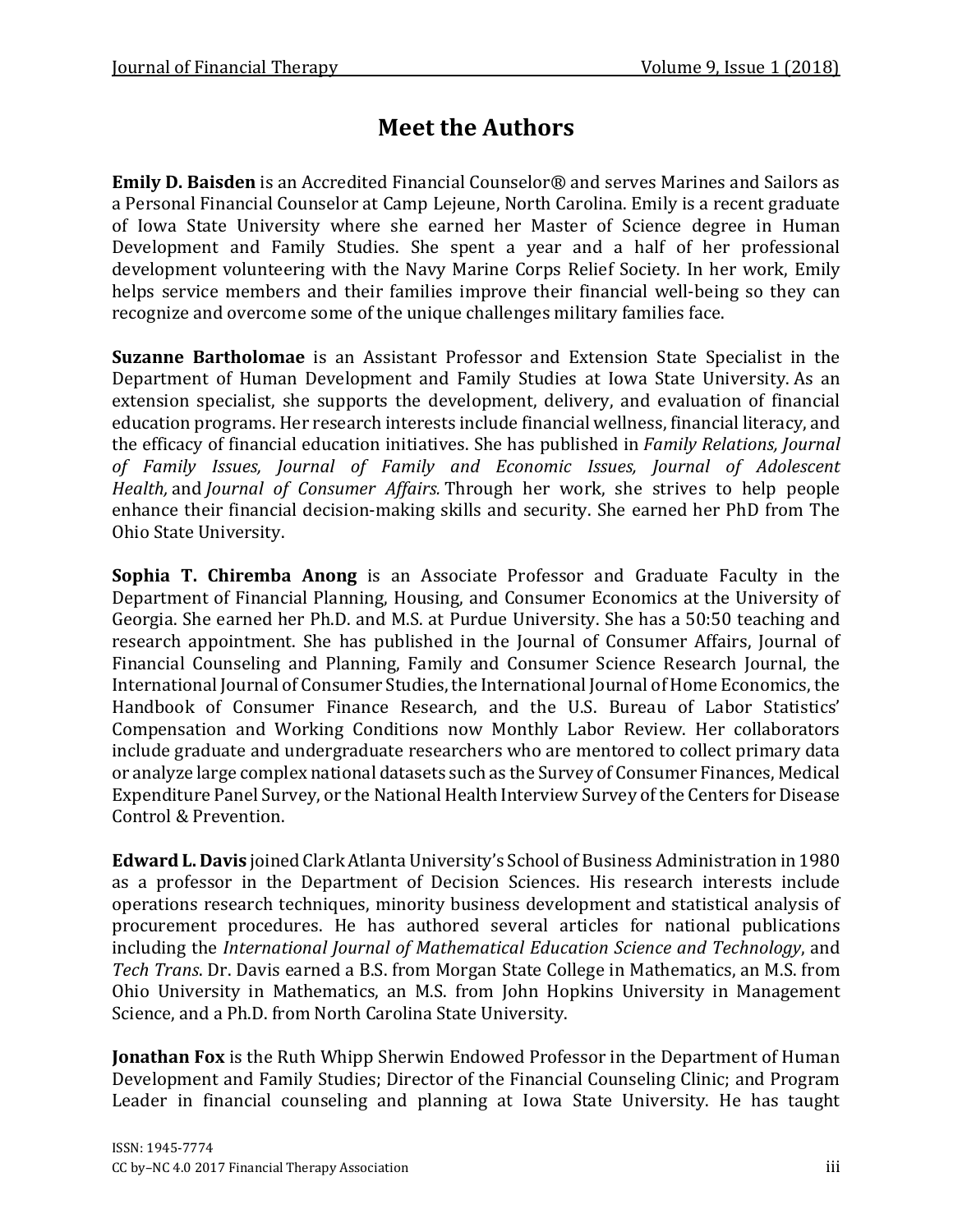comprehensive family financial planning for over 25 years at the University of Maryland, Ohio State University, and Iowa State University. His research focuses on the effectiveness of financial education interventions. His publications appear in journals such as Financial Services Review, Financial Counseling and Planning, Journal of Financial Therapy, and Journal of Consumer Affairs. Jonathan holds a Ph.D. from the University of Maryland in Consumer Economics.

**Crystal R. Hudson** joined Clark Atlanta University's School of Business faculty in August 2012 and teaches finance and financial planning courses and serves as the Director of CAU's Financial Planning program. Prior to joining CAU, Dr. Hudson had a successful career in corporate finance for 19 years with major consumer products companies such as Sara Lee Corp., Haagen Dazs Inc. and The Weather Channel. Dr. Hudson's research interests include the financial well-being and financial behaviors of African Americans and low-income employees. As such Dr. Hudson has published articles on these groups within the Financial Services Review, Journal of Financial Therapy, the Review of Black Political Economy and the Washington Business Research Forum. Dr. Hudson earned a PhD from the University of Georgia, May 2012, and a MBA in Finance from Clark Atlanta University in 1993, and a Bachelors' of Business Administration 1987 from Indiana University.

**Elania J. Hudson** is a Visiting Professor of Marketing in the School of Business at Clark Atlanta University. She received her Ph.D. in marketing from the Ross School of Business at the University of Michigan. She has also received a certificate in Marketing Strategy from Harvard Business School (Executive Education). She was previously on the faculty of the Division of Business Administration and Economics at Morehouse College. Her research interests focus on digital consumer behavior with an emphasis on social media analytics. She has authored several articles in journals that include Psychology & Marketing, and the Journal of Promotion Management. She has received multiple awards for excellence in teaching; and consistently receives top ratings from her students. In 2016, she was selected by HBCU Digest as one of four national finalists for HBCU Female Faculty Member of the Year and KPMG Peat Marwick (in Washington, D.C.).

**Michelle Jeanfreau** completed her Doctorate degree at Kansas State University in Human Ecology with the Marriage and Family Therapy emphasis. Michelle is a licensed marriage and family therapist and worked clinically for Gulf Coast Mental Health on the Mississippi Gulf Coast before she began teaching at the University of Southern Mississippi. Michelle is and assistant professor in the School of Child & Family Sciences and has been with USM for 10 years. Michelle's research interests are all relationally based and include marital infidelity, financial infidelity, parent-teacher relationships, and parent-child relationships related to youth sports.

**Michael D. Mong** is an associate professor in the Department of Psychology and the Director of the University of Southern Mississippi Autism Project. He previously served as an associate dean for the College of Education and Psychology. Dr. Mong maintains an active research program in the areas of behavioral and academic interventions; Autism Spectrum Disorders, marital infidelity, and disaster related trauma. Dr. Mong is also a practicing school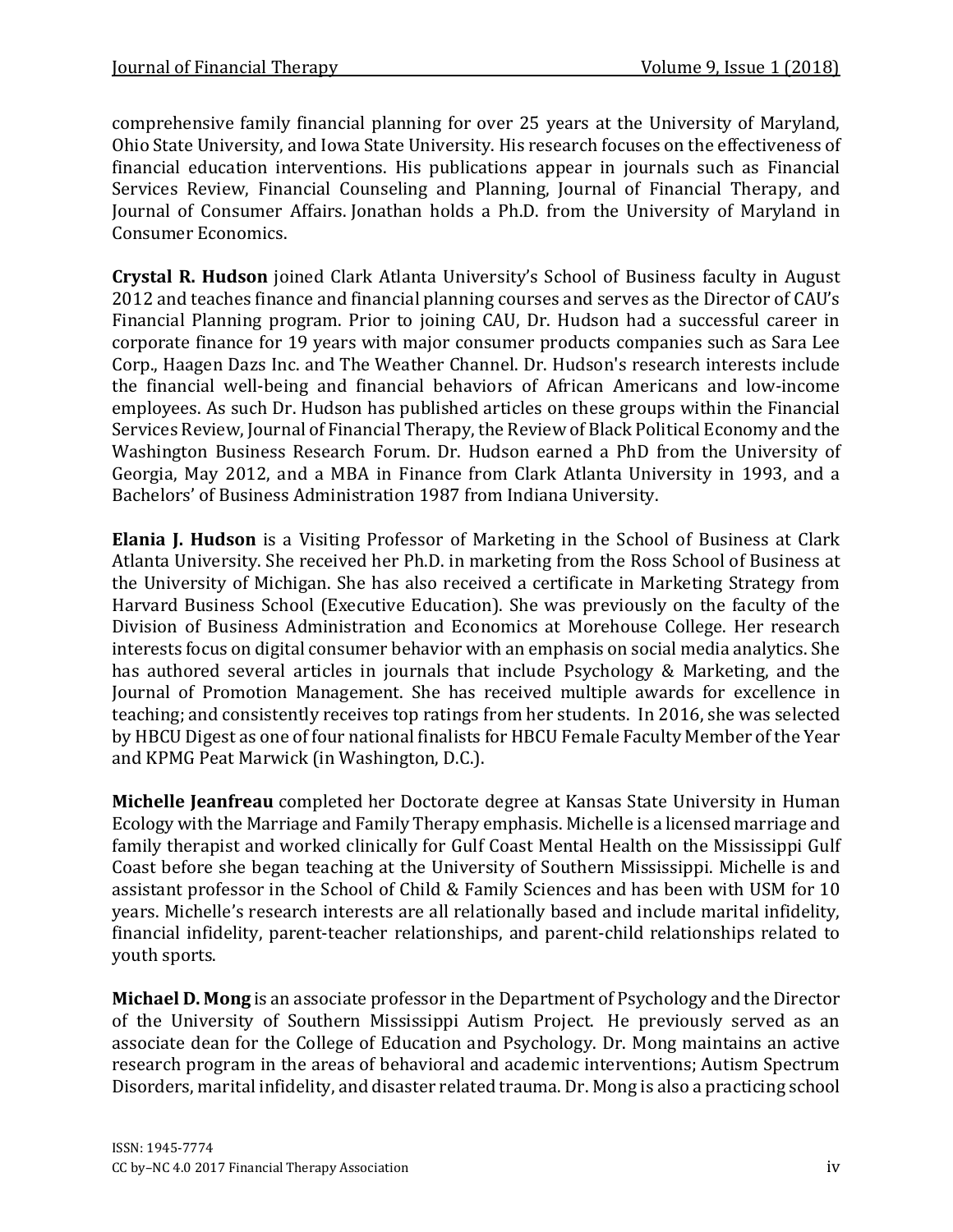psychologist who conducts both basic and treatment based research in the afore mentioned areas.

**Kenji Noguchi** is an Associate Professor at the University of Southern Mississippi Gulf Coast. He has been teaching at the University for 10 years. He completed his Bachelor's degree from Hosei University in Sociology and his Master's degree from Nihon University in Psychology. Both universities are in Tokyo, Japan. He completed his Ph. D. from the University of Mississippi in Psychology with the emphasis on social psychology. His research interests include cultural differences in attitudes and values, health promotion through persuasive techniques and mindfulness, and psychological well-being. He is also interested in applied research on diversity, motivation, and coping strategies.

**Barbara O'Neill** holds the rank of Distinguished Professor at Rutgers University, and is Rutgers Cooperative Extension's Specialist in Financial Resource Management. She also provides national leadership for the Cooperative Extension programs *Investing For Your Future* and *Small Steps to Health and Wealth™*. A Certified Financial Planner®, Dr. O'Neill received her Ph.D. in family financial management from Virginia Tech and has written over 1,700 consumer newspaper articles and over 160 articles for professional publications. She has also received over three dozen awards for program excellence and over \$1.2 million in external funding to support her financial education programs and research.

**Hans Stadthagen-Gonzalez** earned a Ph.D. in Experimental Psychology at The University of Bristol, England. He is currently an Associate professor of Psychology at The University of Southern Mississippi and Psychology Undergraduate Program Coordinator for the Gulf Park Campus. The main focus of his research in on the psychology of language, including the study of bilingualism and cognition, emotional aspects of language, and language assessment. He is also interested in measurement techniques for attitudes, abilities, and opinions.

**John Young** is assistant professor of finance in the Department of Finance and Accounting in the School of Business. His research examines the effects of education in the financial capabilities primarily among African-Americans, financial literacy in community outreach programs, and financial coaching. His recent work examines age and education as determinants of financial literacy. John Young is the author of *Financial Literacy: Age and Experience as the Determinants.* He has a Bachelor of Business Administration degree from Georgia State University, Masters of Business Administration degree from Mercer University, and a Doctor of Business Administration degree from Nova Southeastern University.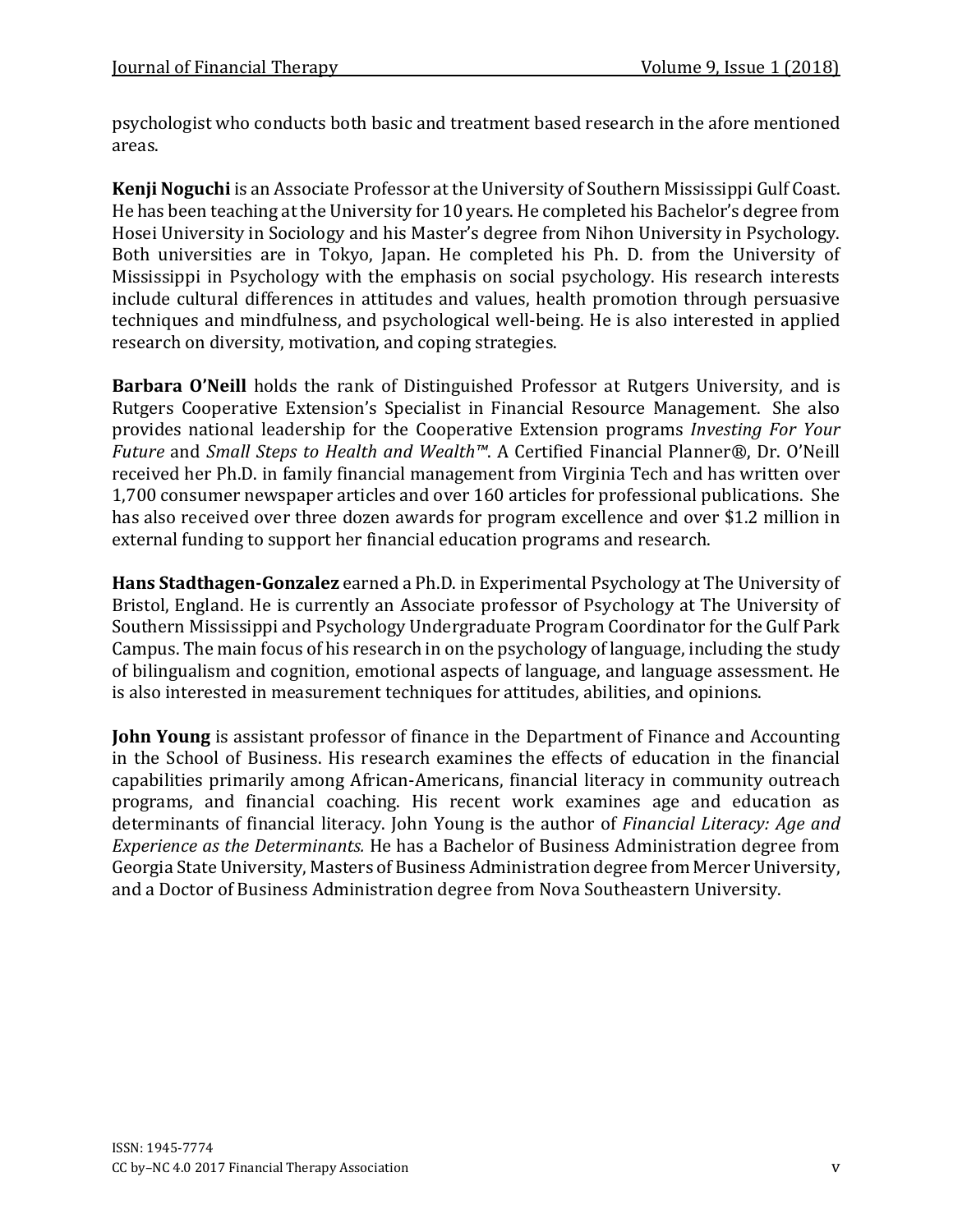# **Financial Therapy Network**

The following individuals have identified themselves as providing services that promote a vision of financial therapy. The Financial Therapy Association cannot guarantee the services of those listed in the FTA Network. For more information and to view these professionals' profiles, visit http://www.financialtherapyassociation.org.

| Maggie Baker, Ph.D.               | Judith Barr, M.S.             | April Benson, Ph.D.                     |
|-----------------------------------|-------------------------------|-----------------------------------------|
| Wynnewood, PA                     | Brookfield, CT                | Stopping Overshopping, LLC              |
|                                   |                               | New York, NY                            |
| Michelle Bohls, LMFT              | Lindsey Bryan Podvin          | <b>Susan Bross</b>                      |
| Austin, TX                        | <b>Grove Emotional Health</b> | Bross Money, LLC                        |
|                                   | Collaborative                 |                                         |
|                                   | Ann Arbor, MI                 |                                         |
| Kathleen Burns Kingsbury          | William Callahan              | Linda Case                              |
| <b>KBK</b> Wealth                 | Callahan Financial Planning   | Media, PA                               |
| Easton, MA                        | Omaha, NE                     |                                         |
| Eric Damman, Ph.D.                | Jennifer Dunkle, LPC          | Thomas Faupl, M.A.                      |
| New York, NY                      | Fort Collins, CO              | San Francisco, CA                       |
| Barbara Feinberg, M.S.            | Mary Gresham, Ph.D.           | Prudence Gourguechon                    |
| Cleveland Heights, OH             | Atlanta, GA                   | Chicago, IL                             |
| Judith Gruber, M.S.               | Shellee Henson, M.S., LMFTA   | Dave Jetson, M.S.                       |
| Brooklyn, NY                      | Dallas, TX                    | Jetson Counseling                       |
|                                   |                               | Rapid City, SD                          |
| Denise Kautzer                    | Rick Kahler, M.S., CFP®       | Debra Kaplan                            |
| St. Paul, MN                      | Kahler Financial              | Tucson, AZ                              |
|                                   | Rapid City, SD                |                                         |
| Maureen Kelley                    | Ed Kizer, M.S.                | Ted Klontz, Ph.D.                       |
| <b>MADRE</b>                      | Sage Counseling & Financial   | Klontz Consulting                       |
| Denver, CO                        | Asheville, NC                 | Nashville, TN                           |
| David Krueger, M.D.               | Colleen Lennon, LCSW          | Cecile Lyons, Ph.D.                     |
| <b>MentorPath</b>                 | Symmetry Counseling           | Santa Barbara, CA                       |
| Houston, TX                       | Chicago, IL                   |                                         |
| Anne Malec, Psy.D.                | Olivia Mellan, M.S.           | Jeff Metz, CFP®                         |
| Symmetry Counseling               | Mellan & Associates, Inc.     | <b>RTD Financial Advisors</b>           |
| Chicago, IL                       | Washington, D.C.              | Marlton, NJ                             |
| Robin Norris, LMFT                | Nicolle Osequeda, LMFT        | Danielle Ray, M.A., M.F.T.              |
| Windward Optimal Health           | Chicago, IL                   | <b>Integrative Financial Counseling</b> |
| Sterling, VA                      |                               | Oakland, CA                             |
| Jeffrey Shinal, LPC, LCPC         | Nikiya Spence, LCSW           | Stanley Teitelbaum, Ph.D.               |
| Lessburg, VA and Gaithersburg, MD | Lawrenceville, GA             | New York, NY                            |
| Marilyn Wechter, MSW              | Sade Younger, MSW, CFSW       |                                         |
| St. Louis, MO                     | The Financial Spa             |                                         |
|                                   | Fredericksburg, VA            |                                         |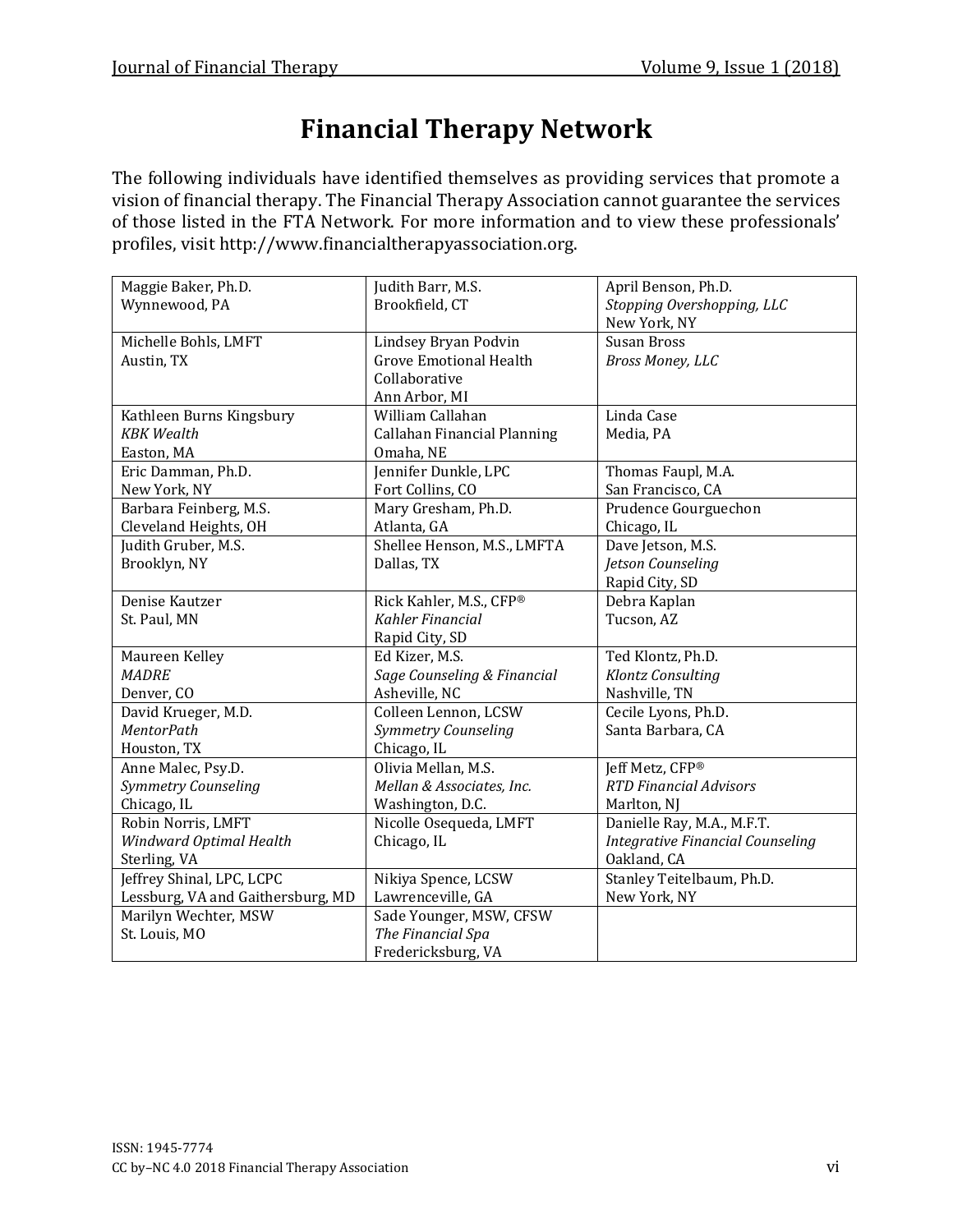#### **Editor: Copyeditor:**

Kristy L. Archuleta, University of Georgia Christina Glenn, Kansas State University

**Associate Editor of Profile and Book Reviews:**

Martie Gillen, University of Florida

| <b>Editorial Board:</b>           |                                 |                                          |
|-----------------------------------|---------------------------------|------------------------------------------|
| Sarah Asebedo, Ph.D., CFP®        | Laura Bonella, Ph.D.            | Sonya Britt-Lutter, Ph.D., CFP®          |
| Texas Tech University             | Kansas State University         | Kansas State University                  |
| Eric J. Dammann, Ph.D.            | Saundra Davis, MSFP             | Jeff Dew, Ph.D.                          |
| Psychoanalyst & Consultant        | <b>Sage Financial Solutions</b> | Brigham Young University                 |
| James M. Dodson, Psy.D.           | Jerry Gale, Ph.D., LMFT         | Joseph Goetz, Ph.D. AFC®, CRC®           |
| Clarksville Behavioral Health     | University of Georgia           | University of Georgia                    |
| John Grable, Ph.D., CFP®          | Clinton Gudmunson, Ph.D.        | Douglas A. Hershey, Ph.D.                |
| University of Georgia             | Iowa State University           | Oklahoma State University                |
| Sandra Huston, Ph.D.              | Soo-hyun Joo, Ph.D              | Richard S. Kahler, M.S., CFP®            |
| Texas Tech University             | Ewha Womans University, Korea   | Kahler Financial Group                   |
| Brad Klontz, Psy.D., CFP®         | Joe W. Lowrance, Jr., Psy.D.    | Wm. Marty Martin, Psy.D.                 |
| Creighton University &            | Lowrance Psychology             | DePaul University                        |
| Financial Psychology Institute    |                                 |                                          |
| Martin Seay, Ph.D. CFP®           | Thomas Smith, Ph.D., LCSW       | Robert Van Beek                          |
| Kansas State University           | Florida State University        | About Life & Finance,<br>The Netherlands |
| Neal Van Zutphen, M.S., CFP®, FBS |                                 |                                          |
| Intrinsic Wealth Counsel, Inc.    |                                 |                                          |

**Mailing Address:** Kristy Archuleta Financial Planning, Housing & Consumer Economics 205 Dawson Hall 305 Sanford Drive University of Georgia Athens, GA 30602 Phone: (706)542-5263 E-mail: karchuleta@uga.edu Website: www.jftonline.org

**CC by-NC 4.0 2018** Financial Therapy Association.

**Postmaster:** Send address changes to Kristy Archuleta, Editor, Journal of Financial Therapy. 205 Dawson Hall, 305 Sanford Drive, University of Georgia, Athens, GA 30602

**Permissions:** Requests for permissions to make copies or to obtain copyright permissions should be directed to the Editor.

**Disclaimer:** The *Journal of Financial Therapy* is intended to present timely, accurate, and authoritative information. The editorial staff of the Journal is not engaged in providing counseling, therapy, investment, legal, accounting, financial, retirement, or other financial planning advice or service. Before implementing any recommendation presented in this Journal readers are encouraged to consult with a competent professional. While the information, data analysis methodology, and author recommendations have been reviewed through a peer evaluation process, some material presented in the Journal may be affected by changes in tax laws, court findings, or future interpretations of rules and